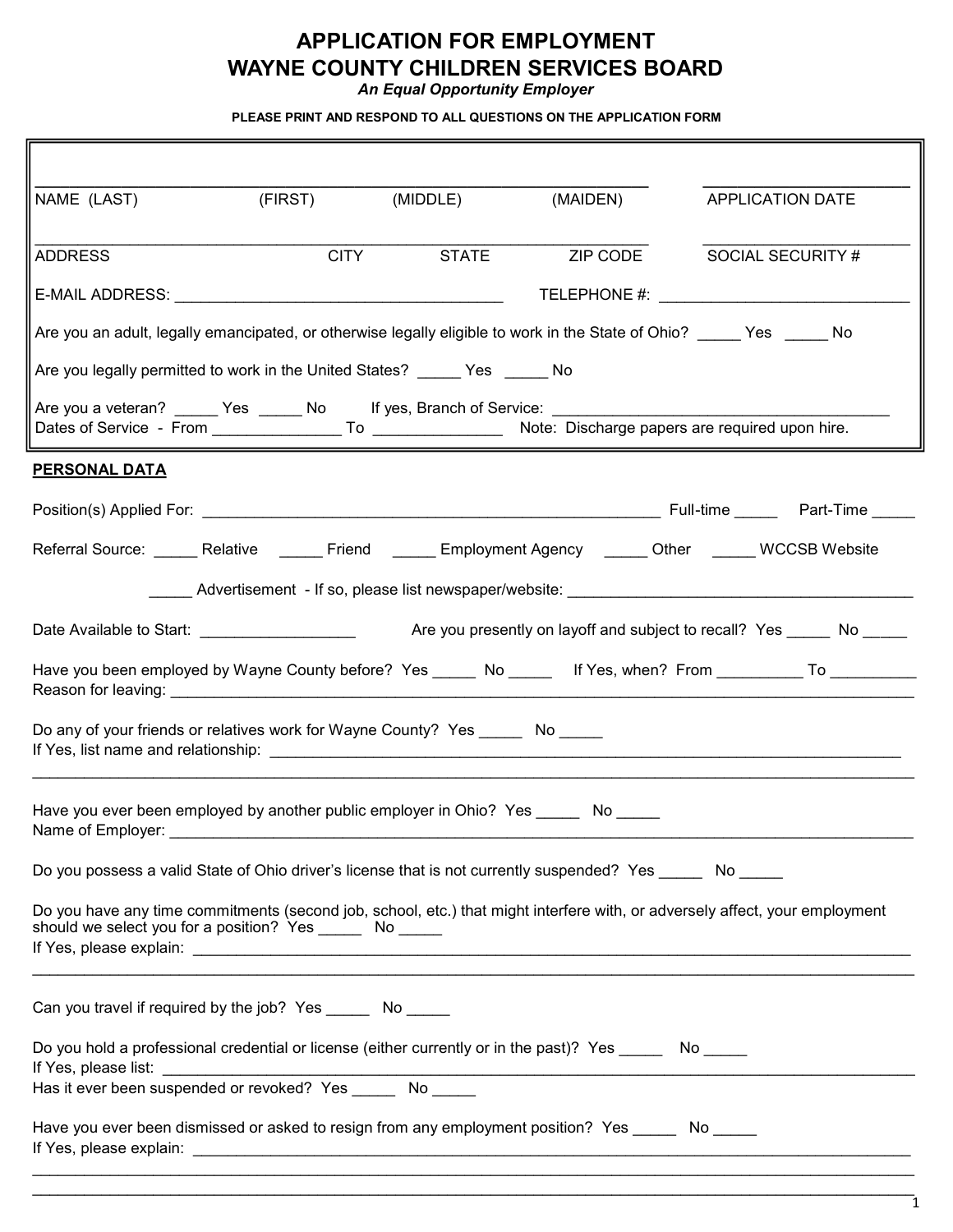#### **EDUCATION AND TRAINING**

This section is intended to give the Employer information about the education and training that the applicant has completed, and to demonstrate the skills, knowledge, and abilities of the applicant to perform the job duties of the position.

|  | Did you graduate? ___ Yes ___ No High School Equivalent? __ Yes ___ No |
|--|------------------------------------------------------------------------|
|  |                                                                        |
|  |                                                                        |
|  |                                                                        |
|  |                                                                        |
|  |                                                                        |
|  |                                                                        |
|  |                                                                        |
|  |                                                                        |
|  |                                                                        |
|  |                                                                        |
|  |                                                                        |
|  |                                                                        |
|  |                                                                        |

Please use the following space to provide any further information on training, education, skills, abilities, volunteer work, etc., that you possess or have experienced that may be helpful in the evaluation of your application.

 $\ddot{\phantom{0}}$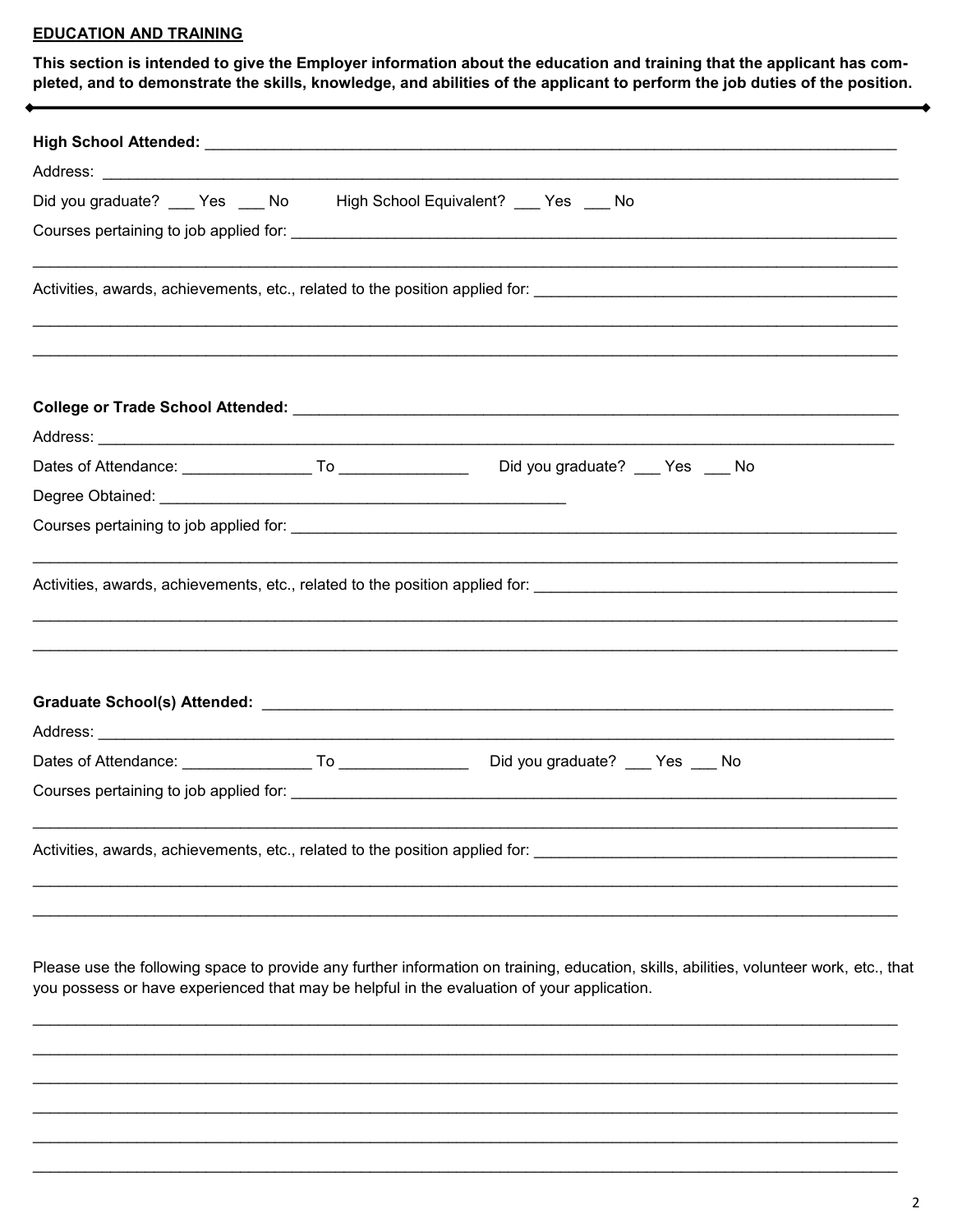#### **EMPLOYMENT HISTORY AND WORK EXPERIENCE**

In this section, list all employment history and work experience in date order, including military experience. Begin with<br>your current employer. Use additional paper if necessary. Failure to include all employment may be g

|                                                           | (Enter "none" if unemployed)                                                                                                                                                                                                   |  |
|-----------------------------------------------------------|--------------------------------------------------------------------------------------------------------------------------------------------------------------------------------------------------------------------------------|--|
| May we contact your current employer? Yes ______ No ____  |                                                                                                                                                                                                                                |  |
|                                                           |                                                                                                                                                                                                                                |  |
|                                                           |                                                                                                                                                                                                                                |  |
|                                                           |                                                                                                                                                                                                                                |  |
|                                                           |                                                                                                                                                                                                                                |  |
|                                                           | Beginning Salary: ____________ per ________________ Ending Salary: ___________ per ___________                                                                                                                                 |  |
| Describe your duties, responsibilities, promotions, etc.: |                                                                                                                                                                                                                                |  |
|                                                           |                                                                                                                                                                                                                                |  |
|                                                           |                                                                                                                                                                                                                                |  |
|                                                           |                                                                                                                                                                                                                                |  |
|                                                           |                                                                                                                                                                                                                                |  |
|                                                           |                                                                                                                                                                                                                                |  |
|                                                           |                                                                                                                                                                                                                                |  |
|                                                           |                                                                                                                                                                                                                                |  |
|                                                           |                                                                                                                                                                                                                                |  |
|                                                           |                                                                                                                                                                                                                                |  |
|                                                           | Beginning Salary: ___________ per _______________ Ending Salary: ___________ per __________                                                                                                                                    |  |
| Describe your duties, responsibilities, promotions, etc.: |                                                                                                                                                                                                                                |  |
|                                                           |                                                                                                                                                                                                                                |  |
|                                                           |                                                                                                                                                                                                                                |  |
|                                                           | Why did you leave: the contract of the contract of the contract of the contract of the contract of the contract of the contract of the contract of the contract of the contract of the contract of the contract of the contrac |  |
|                                                           |                                                                                                                                                                                                                                |  |
|                                                           |                                                                                                                                                                                                                                |  |
|                                                           |                                                                                                                                                                                                                                |  |
|                                                           |                                                                                                                                                                                                                                |  |
|                                                           |                                                                                                                                                                                                                                |  |
|                                                           |                                                                                                                                                                                                                                |  |
|                                                           | Beginning Salary: ___________ per _______________ Ending Salary: __________ per ___________                                                                                                                                    |  |
| Describe your duties, responsibilities, promotions, etc.: |                                                                                                                                                                                                                                |  |
|                                                           |                                                                                                                                                                                                                                |  |
|                                                           |                                                                                                                                                                                                                                |  |
|                                                           |                                                                                                                                                                                                                                |  |
|                                                           |                                                                                                                                                                                                                                |  |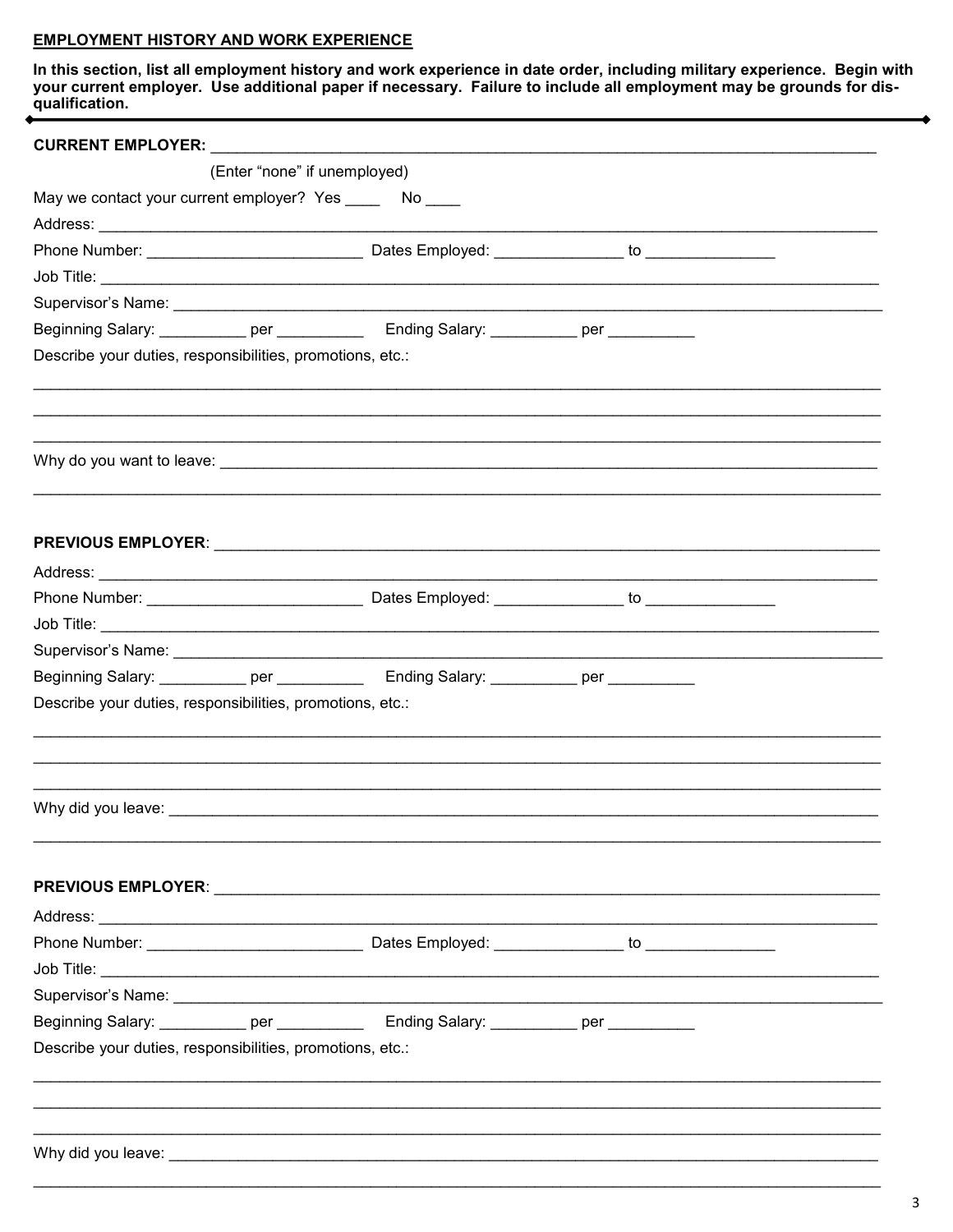|                                                           | Beginning Salary: ____________ per ________________ Ending Salary: ___________ per ___________                                                                                                                                       |                                                                                                                                                                                                                                |  |
|-----------------------------------------------------------|--------------------------------------------------------------------------------------------------------------------------------------------------------------------------------------------------------------------------------------|--------------------------------------------------------------------------------------------------------------------------------------------------------------------------------------------------------------------------------|--|
| Describe your duties, responsibilities, promotions, etc.: |                                                                                                                                                                                                                                      |                                                                                                                                                                                                                                |  |
|                                                           |                                                                                                                                                                                                                                      |                                                                                                                                                                                                                                |  |
|                                                           |                                                                                                                                                                                                                                      |                                                                                                                                                                                                                                |  |
|                                                           |                                                                                                                                                                                                                                      |                                                                                                                                                                                                                                |  |
|                                                           |                                                                                                                                                                                                                                      |                                                                                                                                                                                                                                |  |
|                                                           |                                                                                                                                                                                                                                      |                                                                                                                                                                                                                                |  |
|                                                           |                                                                                                                                                                                                                                      |                                                                                                                                                                                                                                |  |
|                                                           |                                                                                                                                                                                                                                      |                                                                                                                                                                                                                                |  |
|                                                           |                                                                                                                                                                                                                                      |                                                                                                                                                                                                                                |  |
|                                                           | Beginning Salary: ___________ per _______________ Ending Salary: ___________ per __________                                                                                                                                          |                                                                                                                                                                                                                                |  |
| Describe your duties, responsibilities, promotions, etc.: |                                                                                                                                                                                                                                      |                                                                                                                                                                                                                                |  |
|                                                           |                                                                                                                                                                                                                                      |                                                                                                                                                                                                                                |  |
|                                                           |                                                                                                                                                                                                                                      |                                                                                                                                                                                                                                |  |
|                                                           |                                                                                                                                                                                                                                      |                                                                                                                                                                                                                                |  |
|                                                           |                                                                                                                                                                                                                                      | Why did you leave: with a state of the contract of the contract of the contract of the contract of the contract of the contract of the contract of the contract of the contract of the contract of the contract of the contrac |  |
|                                                           |                                                                                                                                                                                                                                      |                                                                                                                                                                                                                                |  |
|                                                           |                                                                                                                                                                                                                                      |                                                                                                                                                                                                                                |  |
| <b>PREVIOUS EMPLOYER:</b>                                 |                                                                                                                                                                                                                                      |                                                                                                                                                                                                                                |  |
|                                                           |                                                                                                                                                                                                                                      |                                                                                                                                                                                                                                |  |
|                                                           |                                                                                                                                                                                                                                      |                                                                                                                                                                                                                                |  |
|                                                           |                                                                                                                                                                                                                                      |                                                                                                                                                                                                                                |  |
|                                                           |                                                                                                                                                                                                                                      |                                                                                                                                                                                                                                |  |
|                                                           | Beginning Salary: ___________ per ______________ Ending Salary: ___________ per __________                                                                                                                                           |                                                                                                                                                                                                                                |  |
| Describe your duties, responsibilities, promotions, etc.: |                                                                                                                                                                                                                                      |                                                                                                                                                                                                                                |  |
|                                                           |                                                                                                                                                                                                                                      |                                                                                                                                                                                                                                |  |
|                                                           |                                                                                                                                                                                                                                      |                                                                                                                                                                                                                                |  |
|                                                           |                                                                                                                                                                                                                                      |                                                                                                                                                                                                                                |  |
|                                                           | Why did you leave: <b>All any of the contract of the contract of the contract of the contract of the contract of the contract of the contract of the contract of the contract of the contract of the contract of the contract of</b> |                                                                                                                                                                                                                                |  |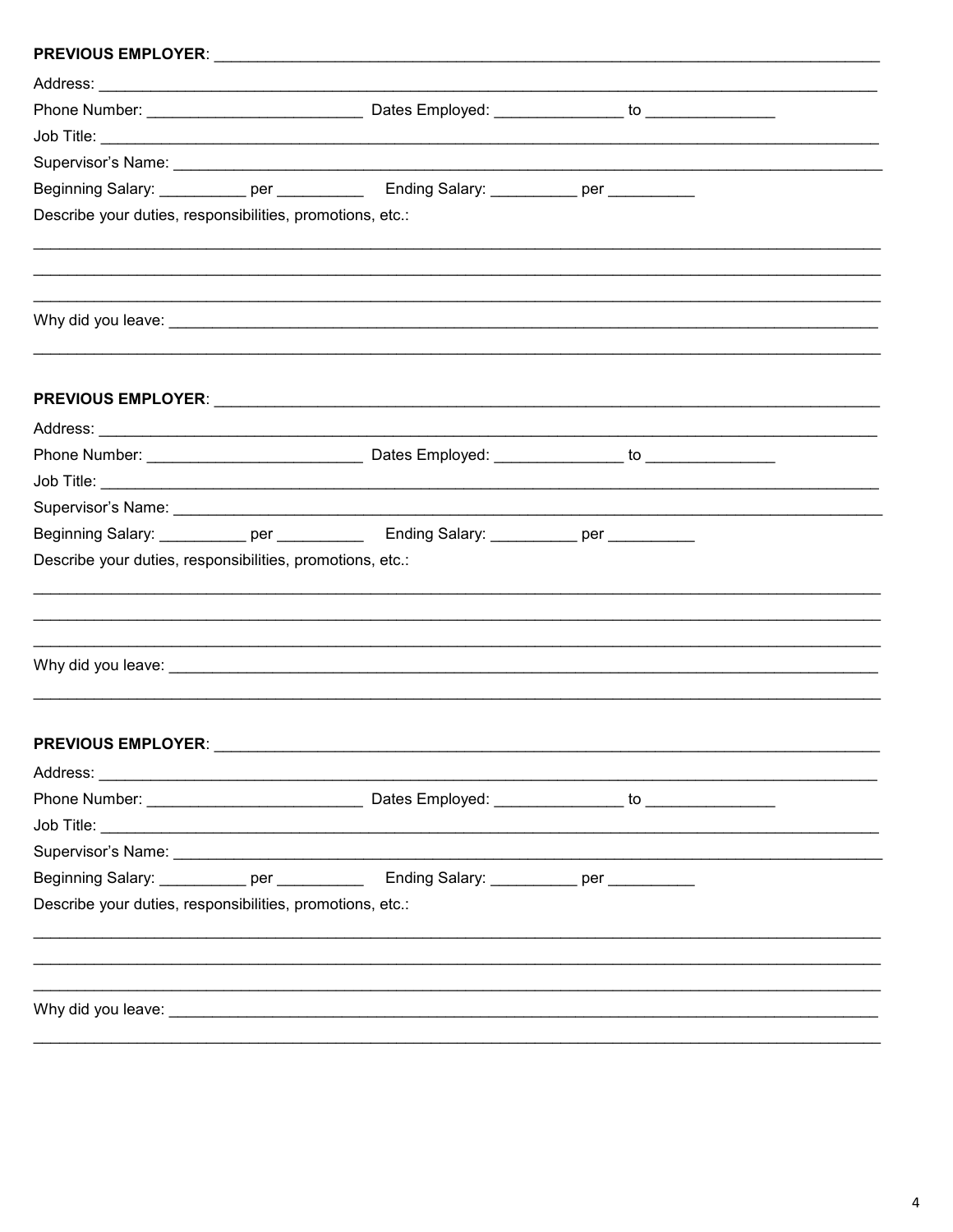**Please list three references who are not related to you that you have known for at least one year.**

#### **NOTICE TO APPLICANT**

As a part of the application process, the Wayne County Children Services Board conducts background checks on all candidates for employment prior to a final offer of employment. As a result, if through the hiring process you are considered a candidate for a position with the Wayne County Children Services Board you will be subject to a background check before a final offer of employment may be extended. Further, pursuant to Ohio Revised Code Section 5153.11, Criminal Records Check, the Children Services Board is prohibited from employing a person responsible for the care, custody, or control of a child if the applicant has been previously convicted or plead guilty to a violation of any of the following statutes: Section 2903.01, 2903.02, 2903.03, 2903.04, 2903.11, 2903.12, 2903.13, 2903.16, 2903.21, 2903.34, 2905.01, 2905.02, 2905.05, 2907.02, 2907.03,2907.04, 2907.05, 2907.06, 2907.07, 2907.08, 2907.09, 2907.21, 2907.22, 2907.23, 2907.25, 2907.31, 2907.32, 2907.321, 2907.322, 2907.323, 2909.02, 2909.03, 2911.01, 2911.02, 2911.11, 2911.12, 2919.12, 2919.22, 2919.24, 2919.25, 2923.12, 2923.13, 2923.161, 2925.02, 2925.03, 2925.04, 2925.05, 2925.06, or 3716.11 of the Revised Code, a violation of section 2905.04 of the Revised Code as it existed prior to July 1, 1996, a violation of section 2919.23 of the Revised Code that would have been a violation of section 2905.04 of the Revised Code as it existed prior to July 1, 1996, had the violation occurred prior to that date, a violation of section 2925.11 of the Revised Code that is not a minor drug possession offense, or felonious sexual penetration in violation of former section 2907.12 of the Revised Code; or a violation of a former Ohio statute which is substantially equivalent to those violations listed above; or a violation of United States law that is substantially equivalent to those violations listed above.

#### **CERTIFICATION**

**I certify that all information contained in this application is true, complete and correct to the best of my knowledge, and I understand that any material omission, misrepresentation or falsification of this information is grounds for dismissal from, or refusal of, employment. I hereby authorize investigation of all statements contained in this application and give permission to contact all or any of my previous employers, references, and/or schools for information, and hold harmless all persons giving information regarding this application. I also give my consent to contact the State Motor Vehicle Department for a Moving Vehicle Violation Report**.

\_\_\_\_\_\_\_\_\_\_\_\_\_\_\_\_\_\_\_\_\_\_\_\_\_\_\_\_\_\_\_\_\_\_\_\_\_\_\_\_\_\_\_\_\_\_\_\_\_\_\_ \_\_\_\_\_\_\_\_\_\_\_\_\_\_\_\_\_\_\_\_\_\_\_\_\_\_\_\_\_\_\_\_\_\_\_\_\_\_\_\_\_\_\_\_\_\_\_\_\_\_

Applicant's Printed Name **Applicant's Signature** Applicant's Signature Applicant's Signature Date

Driver's License Number Issuing State

 $\mathcal{L}_\text{max} = \mathcal{L}_\text{max} = \mathcal{L}_\text{max} = \mathcal{L}_\text{max} = \mathcal{L}_\text{max} = \mathcal{L}_\text{max} = \mathcal{L}_\text{max} = \mathcal{L}_\text{max} = \mathcal{L}_\text{max} = \mathcal{L}_\text{max} = \mathcal{L}_\text{max} = \mathcal{L}_\text{max} = \mathcal{L}_\text{max} = \mathcal{L}_\text{max} = \mathcal{L}_\text{max} = \mathcal{L}_\text{max} = \mathcal{L}_\text{max} = \mathcal{L}_\text{max} = \mathcal{$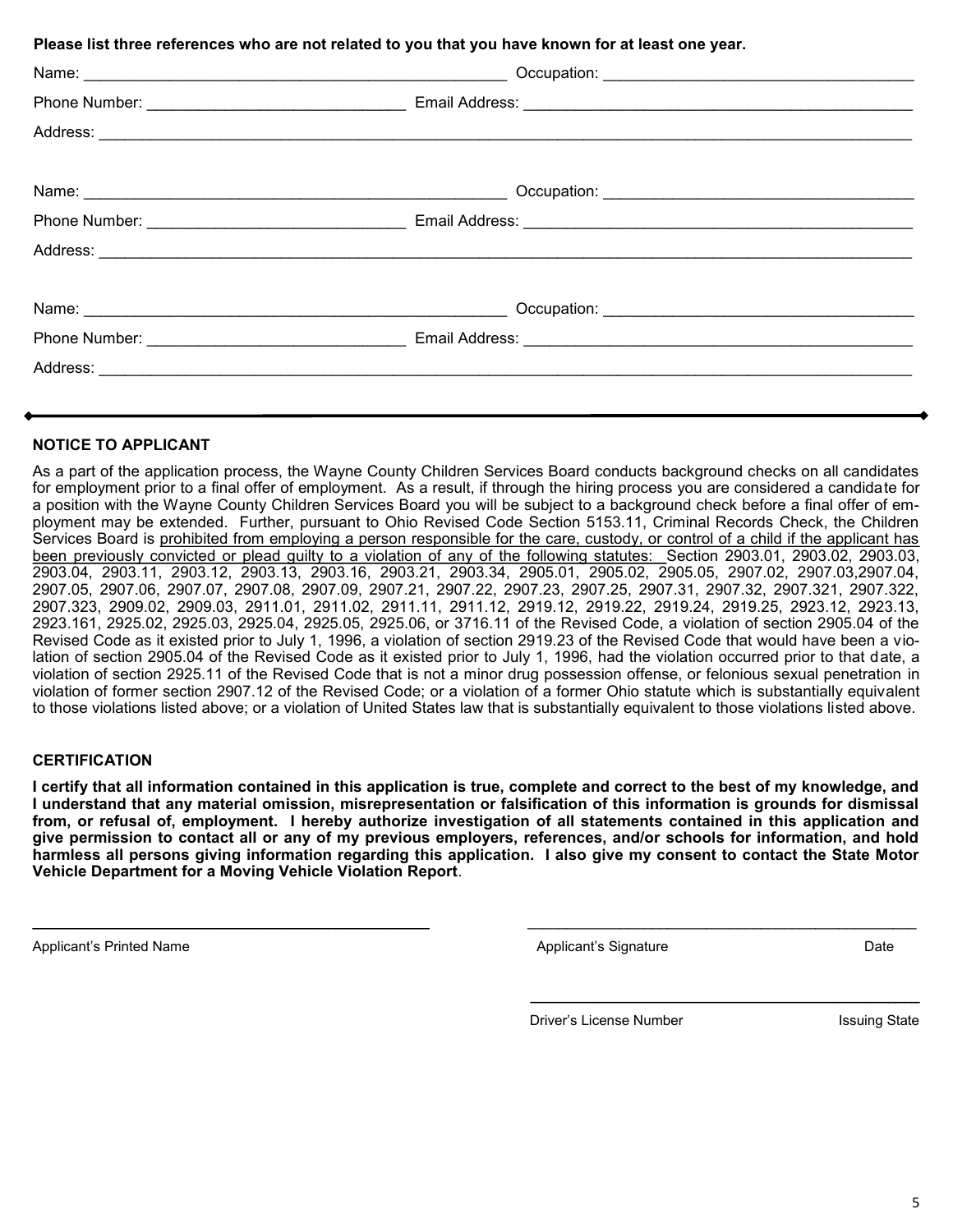## **AUTHORIZATION TO RELEASE INFORMATION TO THE WAYNE COUNTY CHILDREN SERVICES BOARD**

**AND**

#### **TO CONDUCT DRUG TEST AND BACKGROUND CHECK**

I hereby authorize the Wayne County Children Services Board to investigate any statements or information provided in this application and to investigate my background. I agree that if, in the opinion of the Wayne County Children Services Board, I have made any misrepresentation, or the results of the investigation are not satisfactory for any reason, any offer of employment may be terminated without liability in accordance with current Wayne County Children Services Board policies or practices related thereto. I hereby authorize any person, educational institution, company or corporation to give any pertinent information as requested by the Wayne County Children Services Board.

I understand and accept that if I am selected for employment, my employment may be conditioned upon my passing drug, alcohol or substance abuse testing.

I understand and accept that the Wayne County Children Services Board will run a background check before an offer of employment can be made. I hereby authorize the Wayne County Children Services Board to perform whatever background checks are required. I also agree to provide whatever information is needed to perform the background checks.

By subscribing my signature to this statement, I hereby authorize any city, county, state or federal law enforcement agency or court related thereto to release to said Wayne County Children Services Board any information they possess concerning me and any prior arrests which resulted in conviction or any pending matter which has not been fully adjudicated.

In the event of employment, I understand that false or misleading information given in my application or interview(s) may result in discharge. I understand, also, that I am required to abide by all rules and regulations of the Employer.

This Application for Employment shall be considered active for one year. Any applicant wishing to be considered for employment beyond this time period should inquire as to whether or not applications are being accepted at that time.

 $\mathcal{L}_\mathcal{L} = \mathcal{L}_\mathcal{L} = \mathcal{L}_\mathcal{L} = \mathcal{L}_\mathcal{L} = \mathcal{L}_\mathcal{L} = \mathcal{L}_\mathcal{L} = \mathcal{L}_\mathcal{L} = \mathcal{L}_\mathcal{L} = \mathcal{L}_\mathcal{L} = \mathcal{L}_\mathcal{L} = \mathcal{L}_\mathcal{L} = \mathcal{L}_\mathcal{L} = \mathcal{L}_\mathcal{L} = \mathcal{L}_\mathcal{L} = \mathcal{L}_\mathcal{L} = \mathcal{L}_\mathcal{L} = \mathcal{L}_\mathcal{L}$ 

Applicant's Printed Name

\_\_\_\_\_\_\_\_\_\_\_\_\_\_\_\_\_\_\_\_\_\_\_\_\_\_\_\_\_\_\_\_\_\_\_\_\_\_\_

Applicant's Signature **Date** Date